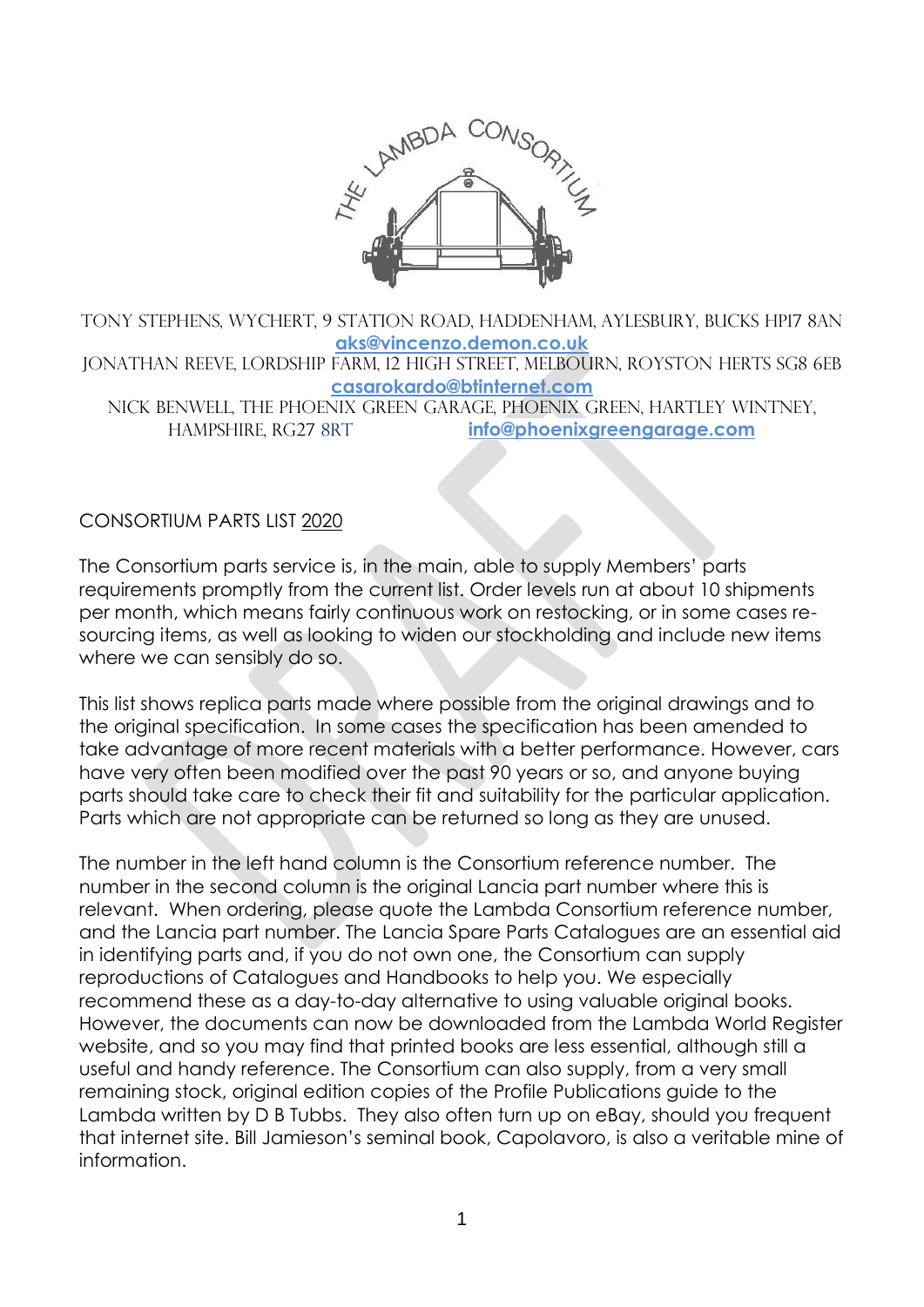If you are unsure about the application of a particular part you might find it helpful to approach Nick Benwell, who will be happy to deal with technical enquiries if he can. Tony Stephens can also offer help, but is less reliable on early series cars or on matters of strict originality. Jonathan Reeve can also offer help, particularly on early cars.

As in earlier Parts Lists, prices are shown, but it is important to understand that THIS IS NOT A PRICE LIST. We are including price information so that you may have some advance understanding of what you are embarking on! Prices are set on the basis of the cost of the latest stock and may vary considerably as time passes and old stock is used up and replenished. Of course prices sometimes go down, but the usual direction is upwards.

We have a stock of cylinder head gaskets, but many owners prefer to get a head gasket made, templated to their own engine. It should be understood that failures in this area are very unlikely to be caused by the gasket itself, but almost certainly by poor faces of head or block, reboring of cylinders "off the wear" rather than to the correct angle, or poor preparation/lack of care with water leaks etc. For this reason complaints about gasket quality are most unlikely to be entertained: help and advice may be offered instead !

All prices are "each" unless asterisked \*. Where the Consortium currently does not have stock, or is seeking a new supplier, which can be time-consuming, you will see N/S, and in some cases you may see ASK, which speaks for itself. New or relisted items are highlighted in RED. Enquiries about the price and availability of any part should be made to Tony Stephens BY EMAIL PLEASE, to **[aks@vincenzo.demon.co.uk](mailto:aks@vincenzo.demon.co.uk)**.

Please pay by international bank transfer to **Lambda Consortium Account** 30-97-77 for account no 22708468; IBAN GB97LOYD30977722708468: BIC or SWIFT LOYDGB21604. Please note that all bank charges must be paid by the remitter. Or a sterling cheque payable to the Lambda Consortium Account can be sent by post to James & Gerry Woollard (Hon. Treasurers), Coachmans Cottage, The Planche, Thurston, Suffolk IP31 3RE. Please note we also have a Consortium Paypal account: the address is **[Lambdapartssales@gmail.com](mailto:Lambdapartssales@gmail.com)**. Please add 5% to cover UK Paypal charges if paying from overseas. **IF PAYING BY BANK TRANSFER OR PAYPAL, PLEASE REFERENCE THE INVOICE NUMBER SO WE CAN IDENTIFY YOUR PAYMENT. THIS IS A FREQUENT PROBLEM FOR OUR TREASURERS, AS DESPITE YOUR BEST EFFORTS THE INCOMING PAYMENT AMOUNT SELDOM MATCHES THE INVOICE VALUE: WITHOUT IDENTIFICATION IT CAN BE DIFFICULT TO KNOW WHO IS PAYING FOR WHAT!**

**Please note that after years of service to the Consortium, Tom Pomeroy has retired as Hon Treasurer with our grateful thanks. The new Treasurers, James & Gerry Woollard, are named above, and the Bank account details have changed as well. CHECK ANY PAYMENT DETAILS STORED IN YOUR COMPUTER TO AVOID PAYING OUR OLD TSB ACCOUNT, WHICH WILL SHORTLY BE CLOSED.**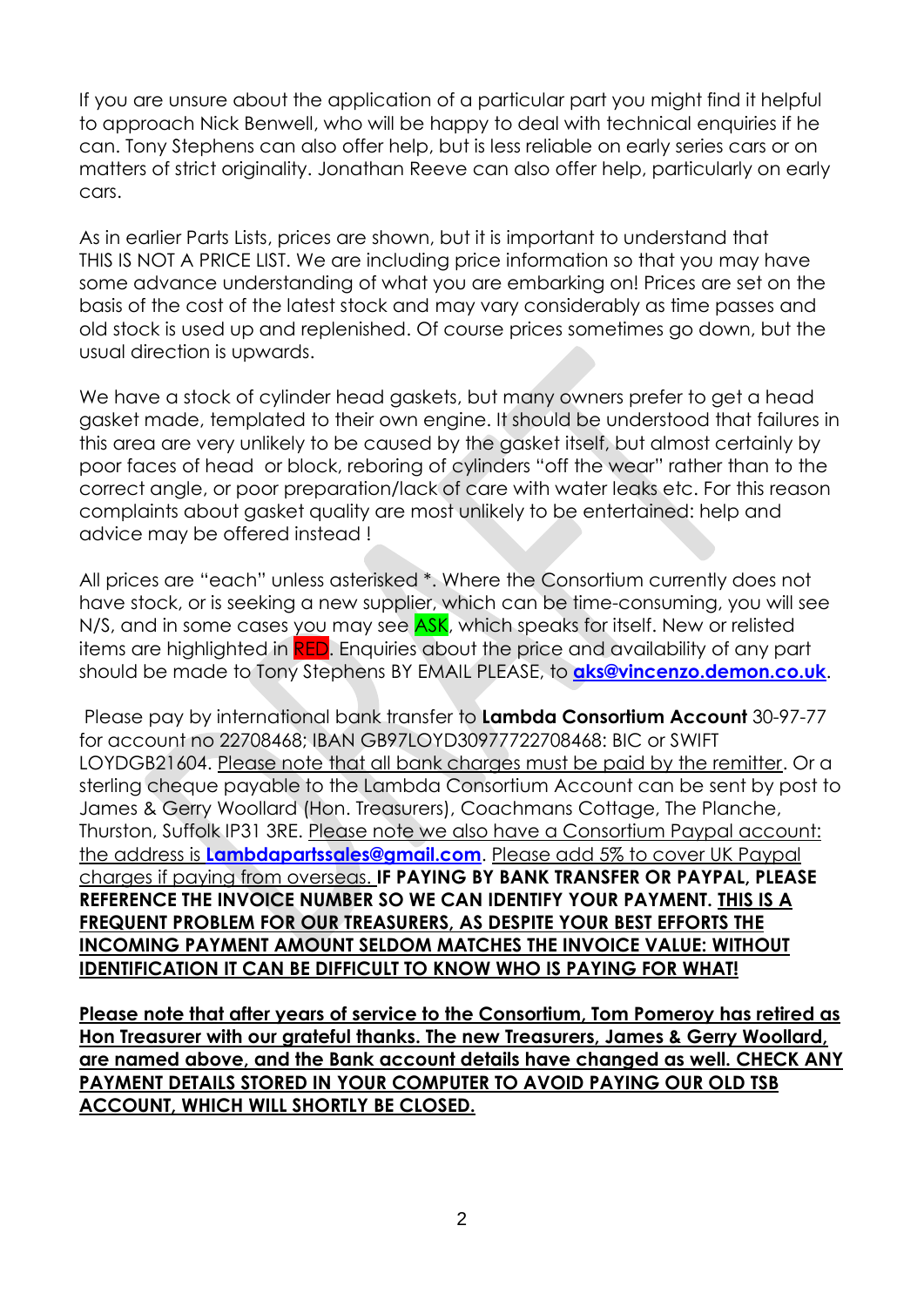## **Engine: Vertical shaft, gears and drives. £**

|      | $1.03$ 10-122/10 (11)-121 | Top (camshaft) gear set, state Tipo 67 (10-121) or 78/79 (11-121). | 525   |
|------|---------------------------|--------------------------------------------------------------------|-------|
|      | 1.25 10-126/10-129        | Mid (water pump/dynamo/magneto) gear set.                          | 275   |
|      | 1.17 11-27/10-26          | Bottom (crankshaft) gear set.                                      | 400   |
|      | $1.61$ 10-124             | Retaining nut for top shaft camshaft gear 10-122.                  | 45    |
|      | 1.62 10-181               | Retaining nut for bottom shaft mid gear 10-129                     | 45    |
|      | $1.63$ 11-160             | Retaining nut for bottom shaft bottom gear 11-27.                  | 35    |
|      | $1.09$ 11-142             | Top vertical shaft sleeve complete with taper pin Tipo 78/79.      | 30    |
| 1.10 |                           | Setscrews for securing gear - 10-126. Per set 4                    | $*18$ |
|      | 1.76 27t and 28t          | Mag/Dyno 27/28 vernier drive assembly driver and driven pieces     |       |
|      |                           | (replacing 11-543/5 & 11-555).                                     | *234  |
| 1.77 |                           | Vernier coupling only for above drive. 27/28                       | 28    |

### **Engine: Valve gear**

| 1.06     | 10-305/6         | Tappet adjusting nut and screw Per set 8                         | $*15C$ |
|----------|------------------|------------------------------------------------------------------|--------|
| 1.08     | 10-308/1         | Valves, 9mm stem, state 39mm or 42.5mm head                      | 40     |
| 1.11     | 10-349A/350A     | Valve springs for engines from No 2301. Per set 8                | *99    |
|          |                  | (Can be used for earlier engines if fitted with later caps)      |        |
| $1.12 -$ | $10-123$         | Nut for camshaft gear and damper                                 | 50     |
|          | 1.18 10-307/9/13 | Cam follower roller bearings, Per set 8 (8+8+64)                 | *46C   |
|          |                  | Per set $1(1+1+8)$                                               | $*57$  |
|          | 1.83 11-397      | Rocker shaft fibre shims, state Tipo 67 or Tipo 78/79. Per set 8 | *8     |
|          | 1.92 11-197      | Camshaft damper screws                                           | 5      |
|          | 1.95 11-192      | Camshaft compensator spring, Tipo 78.                            | l 4    |
| 1.96     |                  | Camshaft compensator spring, Tipo 79.                            | 14     |
| 1.97     | 11-196           | Retaining plate for camshaft compensator plunger                 |        |
|          |                  |                                                                  |        |

# **Engine: Gaskets**

| 1.07            | Water pump gaskets, 2 gaskets per set.               | *6    |
|-----------------|------------------------------------------------------|-------|
| $1.14$ 11-3     | Cylinder head gasket Tipo 78 (bore sizes up to 80mm) | 60    |
| $1.15$ 19-3     | Cylinder head gasket Tipo 79, (bore sizes 80 - 86mm) | 51    |
| 1.16 11-2558    | Exhaust manifold gaskets, Tipo 67/78/79. Per set 2   | $*12$ |
| 1.16a           | Exhaust/Inlet gaskets for 3 stud heads, Tipo78/79.   | 16    |
| 1.23 10-2574    | Copper sealing washer for base of oil filler tube    |       |
| $1.26$ 11-51    | Cam cover gasket, Tipo 78/79.                        |       |
| 1.27 11-279/300 | Washer kits for oil filter pipes (8 washers)         | *8    |

## **Engine: Miscellaneous**

| 1.01 10-395/6/9       | Oil level indicator bottom rod (with nut & washers to fit cork float)     | 42    |
|-----------------------|---------------------------------------------------------------------------|-------|
| 1.01a 10-393          | Oil level indicator top rod                                               | 29    |
| 1.01b 10-394          | Cork float                                                                | 28    |
| 1.02 10-204A          | Bottom fan pulley.                                                        | 127   |
| 1.20 10-29            | Nut to secure exhaust pipe to manifold 7 <sup>th</sup> series and earlier | 28    |
| 1.22 10-109           | Sump plug (from engine no 5301)                                           | 54    |
| $1.30$ 10-644a        | Studs fixing cam cover (plated). Per set 4                                | 70    |
| 1.40 10-58            | Oil pressure release valve spring, suits all engines                      |       |
| 1.98 10-316           | Oil pump gears only (engineer's fitting job!) Per set 2                   | *78   |
| 1.60                  | 25mm diameter thermostat to fit top hose. Per set 2                       | $*23$ |
| 10-1637/1694.<br>1.64 | Springs/cups for engine holding down bolts. Per set 4                     | $*52$ |
| 1.28<br>10-377        | Coupling (see later paragraph)                                            | 75    |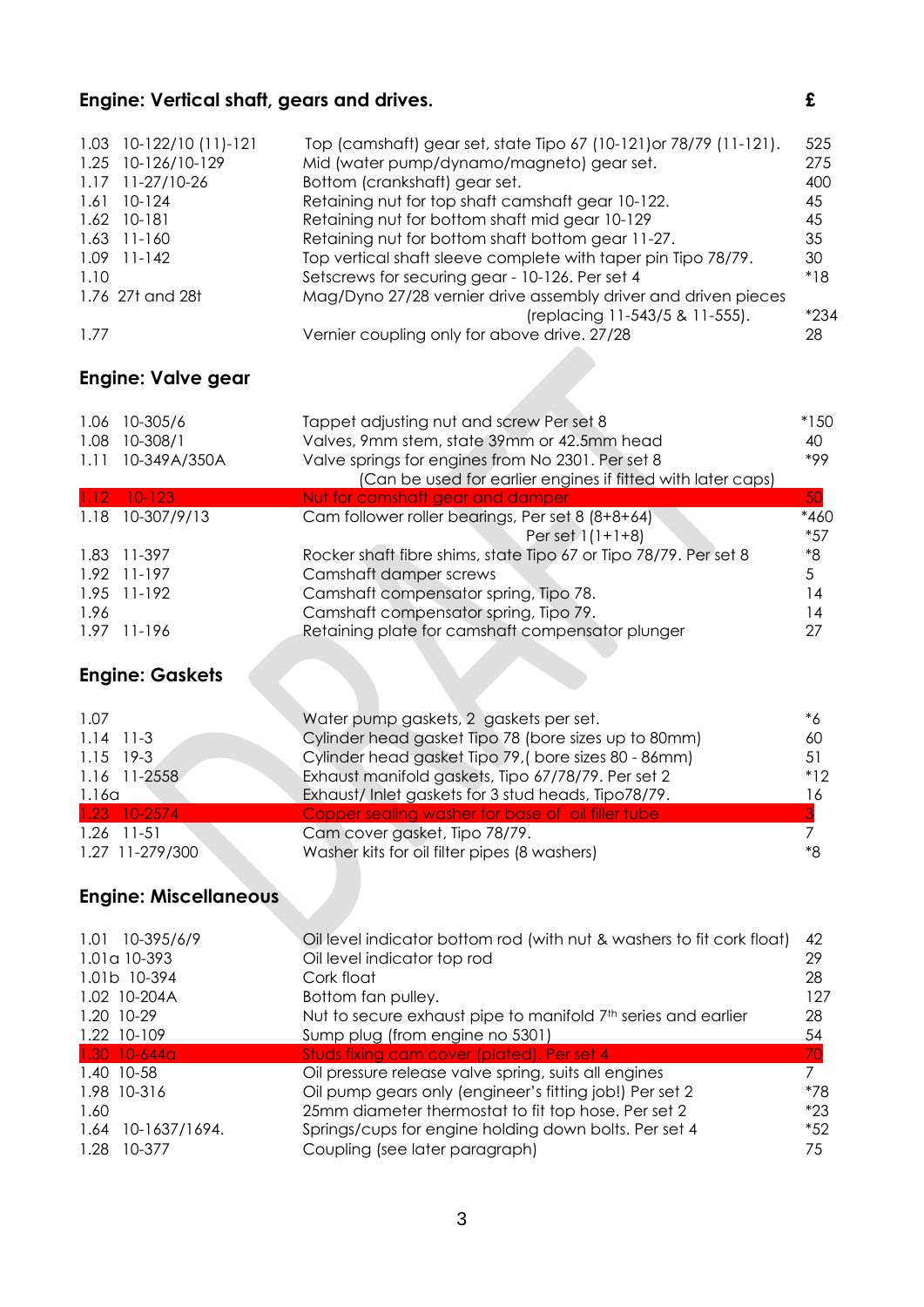#### **Zenith Carburettor 36 and 38 HK.**

|                                                      | 1.48 10-452<br>1.49 10-454<br>1.50 10-2334<br>1.51 10-453<br>1.52 10-455<br>1.53 10-462/463<br>1.54 10-464/5/6<br>1.55 10-467 | Main jet (90, can be drilled out to order)<br>Compensator jet (90, can be drilled out to order)<br>Jet key.<br>Jet cap, main jet, nickel plated<br>Jet cap, compensator jet, nickel plated<br>Float chamber top nut/tickler cap combined, nickel plated<br>Float chamber tickler cap only, unplated, also available (old stock)<br>Float needles with collar and toggles.<br>Float (38mm tall, not 36 - to cope with modern petrol)                          | 8<br>8<br>22<br>16<br>16<br>40<br>70<br>75    |
|------------------------------------------------------|-------------------------------------------------------------------------------------------------------------------------------|--------------------------------------------------------------------------------------------------------------------------------------------------------------------------------------------------------------------------------------------------------------------------------------------------------------------------------------------------------------------------------------------------------------------------------------------------------------|-----------------------------------------------|
|                                                      | 1.56 10-468<br>1.57 Various - 11 items                                                                                        | Float needle seating<br>Complete set of Zenith carburettor washers (12) for 36HK & 38HK *17                                                                                                                                                                                                                                                                                                                                                                  | 33                                            |
| Clutch                                               |                                                                                                                               |                                                                                                                                                                                                                                                                                                                                                                                                                                                              |                                               |
| 2.32<br>2.95                                         | 10-812<br>$10-811$                                                                                                            | Clutch friction plates. 3 per set. Replacing original lined plates<br>Clutch intermediate steel plates (one plate replaces the original<br>pair of dished plates, the other is as original), Per set 2                                                                                                                                                                                                                                                       | $*13C$<br>$*175$                              |
| 2.41                                                 | 11-815, 10-818/704                                                                                                            | Clutch front plate complete with thrust ring, setscrews<br>and spacers. 4 speed box only.                                                                                                                                                                                                                                                                                                                                                                    | 205                                           |
|                                                      | 10-818<br>10-704                                                                                                              | Spacers only for 2.41, set of 4<br>Setscrews only for 2.41, set of 4                                                                                                                                                                                                                                                                                                                                                                                         | $*25$<br>$*30$                                |
| 2.42<br>2.33<br>2.43<br>2.39<br>2.61<br>2.38<br>2.68 | 10.810<br>10-1239<br>10-806<br>10-2492<br>10-816<br>11-808<br>10-2419                                                         | Clutch rear (pressure) plate.<br>Clutch rod return spring.<br>Clutch ring<br>Thrust bearing for spigot of 11-763 (gearbox constant mesh shaft)<br>Clutch spring lock nut with brass lip shim.<br>Clutch spring. (Late type)<br>Clutch thrust bearings, 2 per set.                                                                                                                                                                                            | 98<br>8<br>250<br>227<br>54<br>42<br>$*125$   |
|                                                      | <b>Transmission</b>                                                                                                           |                                                                                                                                                                                                                                                                                                                                                                                                                                                              |                                               |
| 2.30<br>2.31                                         | 10-904<br>10-904                                                                                                              | Flexible propshaft coupling 3/4" thick.<br>Flexible propshaft coupling 1 1/8" thick.                                                                                                                                                                                                                                                                                                                                                                         | 160<br>151                                    |
| Gearbox                                              |                                                                                                                               |                                                                                                                                                                                                                                                                                                                                                                                                                                                              |                                               |
| 2.94                                                 | 3.00 10-2420<br>2.93 11-764/11-767<br>2.96 10-839/11-837<br>2.97 11-764/767<br>9.00 11-755, 10-838                            | Ballrace for clutch shaft 80x35x14<br>Gearbox input and output lip seals. 2 per set<br>Gear selection u/j complete<br>Gearbox thrust button/race/seating assembly.<br>3rd. gear set.<br>Gearbox bracket c/w locating rings                                                                                                                                                                                                                                   | 60<br>$*11$<br><b>ASK</b><br>ASK<br>440<br>75 |
|                                                      | <b>Rear Axle</b>                                                                                                              |                                                                                                                                                                                                                                                                                                                                                                                                                                                              |                                               |
|                                                      | 5.59 10-689<br>2.92 10-886<br>2.98 10.885<br>2.34 11-827<br>2.36 10-887<br>2.37 10-884                                        | Half shaft hub retaining nuts (as front stub axle nut, see below)<br>Inner locking ring for half shaft bearing, each<br>Outer locking ring for half shaft bearing each<br>Lip seal for crown wheel pinion shaft.<br>Lip seal replacing asbestos seal 10-887 each<br>Lock ring c/w lip seal replacing 10.884 each<br>(Note: we find that the substitution of 2.36 and 2.37 for the original assembly provides<br>a very much simpler and more effective seal) | 50<br>37<br>50<br>8<br>11<br>50               |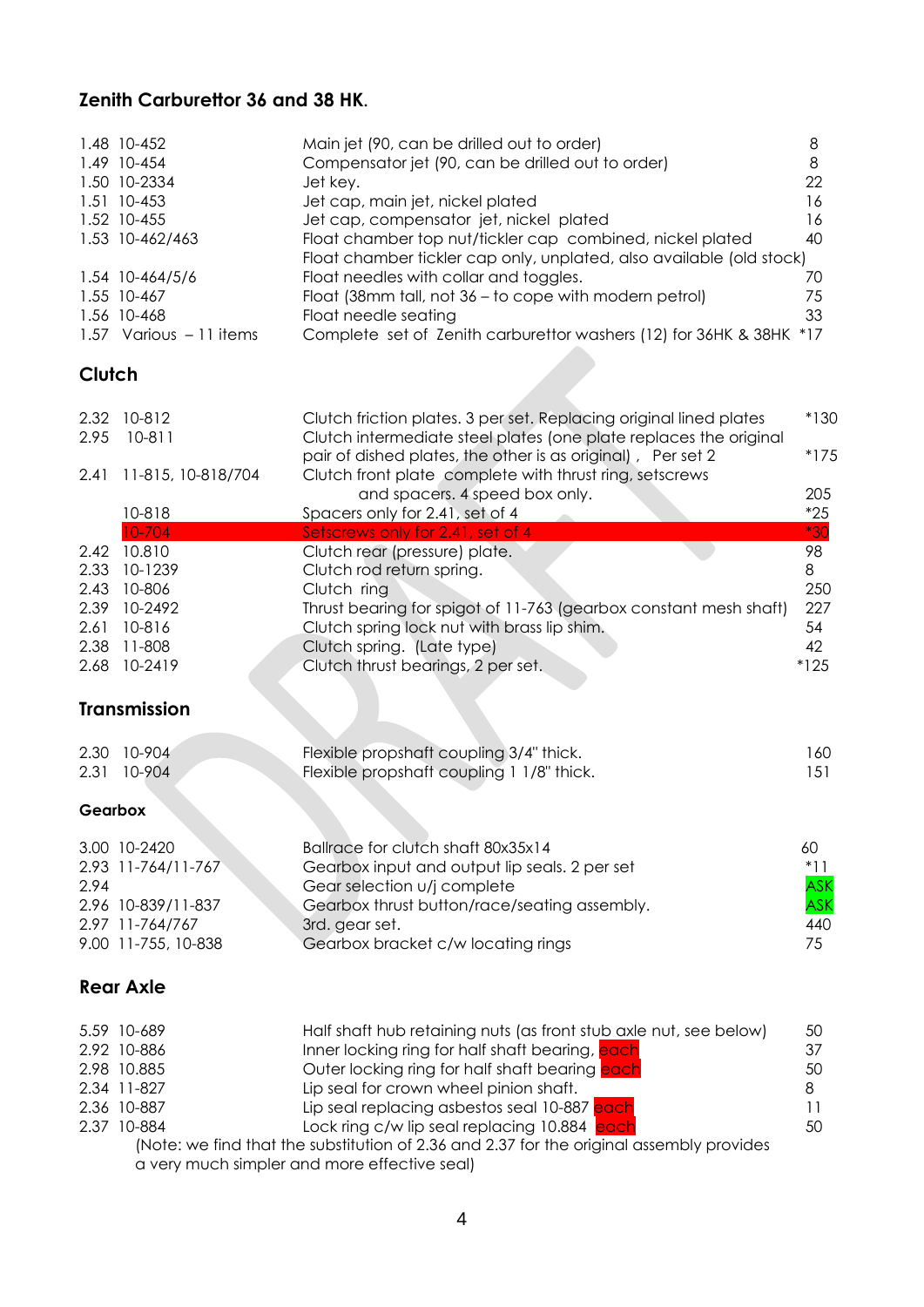## **Front Suspension.**

| 3.50 11-1010      | Front spring (LT rate) early cars, per pair                       | *288   |
|-------------------|-------------------------------------------------------------------|--------|
| 11-1010A          | Front spring (SD rate) later cars, per pair                       | *288   |
| 3.52 11-1008      | Bottom guides for sliding pillar, to original drawing. 2 per set. | $*250$ |
| 3.43 11-1097/1009 | Locking rings for bottom guides, per pair ON ORDER                | 60     |
| 3.46 10-1016/1057 | Snubber spring, cup, and nut to fit inside bottom guide.          | 56     |
| 3.49 10-1005      | Bottom plug for damper oil chamber.                               | 31     |
| 3.40 10-1065      | Spring for compensating valve                                     | 5      |
| 3.41 10-1039      | Locking nut for bottom plug, with nylon rather than fibre disc.   | 36     |
| 3.42 10-1036      | Diaphragm valve for damper piston.                                | 10     |
| 3.54 10-1038      | Nut fixing top of plunger stem (piston rod), 2 per set, plated    | *55    |
| 3.48 10-2462      | Thrust bearings for front springs. 2 per set.                     | $*375$ |
| 3.51 10-1007/040  | Brake cable pulley dust covers c/w circlip, 2 per set.            | ASK    |

## **Rear Suspension**

| 4.80 10-1671            | Shock absorber body pins                                         | N/S |
|-------------------------|------------------------------------------------------------------|-----|
| 4.81 11-1671            | Shock absorber axle pins                                         | N/S |
| 6.74 10-165             | Shackle pins complete with nuts, 6 per set. (nb 5/8" UNF thread) | 440 |
| 6.75 11-1648 or 10-1648 | Spring shackles, 2, state late or <mark>early type</mark> .      | 200 |

### **Front Hubs**

| 5.59 10-689  | Stub axle hub retaining nuts (same as halfshaft nut, see above). | - 50  |
|--------------|------------------------------------------------------------------|-------|
| 6.59 10-628  | Aluminium screwed side plugs 4 per set                           | *36   |
| 6.60 10-1074 | Front hub inner bearing securing ring.<br>each                   | $*24$ |
| 6.69 10-1075 | Front hub dust cover (screw in type only)<br>each                | $-55$ |
| 6.70 10-1080 | Washer                                                           |       |
| 6.71 10-2463 | Front hub thrust bearing, 2 per set.                             | *208  |
| 6.72 10-1076 | Lock Nut for Front Hub Thrust Race each                          | 90    |
| 6.73 11-720  | Set screw for above<br>each                                      | -25   |

# **Steering**

| 3.53 10-4080/10-2663 | Ball pin & nut for track rod, 2 per set (excluding early cars) | <b>ASK</b> |
|----------------------|----------------------------------------------------------------|------------|
| 3.55 10-1227/8       | Springs for track rod and drag link ends. Set of 2             | $*15$      |

#### **Brakes**

| 5.51a 11-1135       | Brake shoe return springs Set of 2 per axle (late type brakes) | $*29$ |
|---------------------|----------------------------------------------------------------|-------|
| 5.51b 10-1135       | (early type brakes)                                            | $*40$ |
| 5.57 10-692         | Front brake cable clamp bolt, 2 per set. (Possibly secondhand) | $*10$ |
| 5.58 10-4071        | Front brake cables, 2 per set.                                 | *46   |
| 5.58b 11-1096       | Rear brake cable 114" or 132"                                  | 25    |
| 5.58c 11-1181       | Intermediate brake cable, linking hand and foot brakes.        | 66    |
| 5.60 10-1269/10-693 | Left hand thread adjuster sleeve with nut                      | 25    |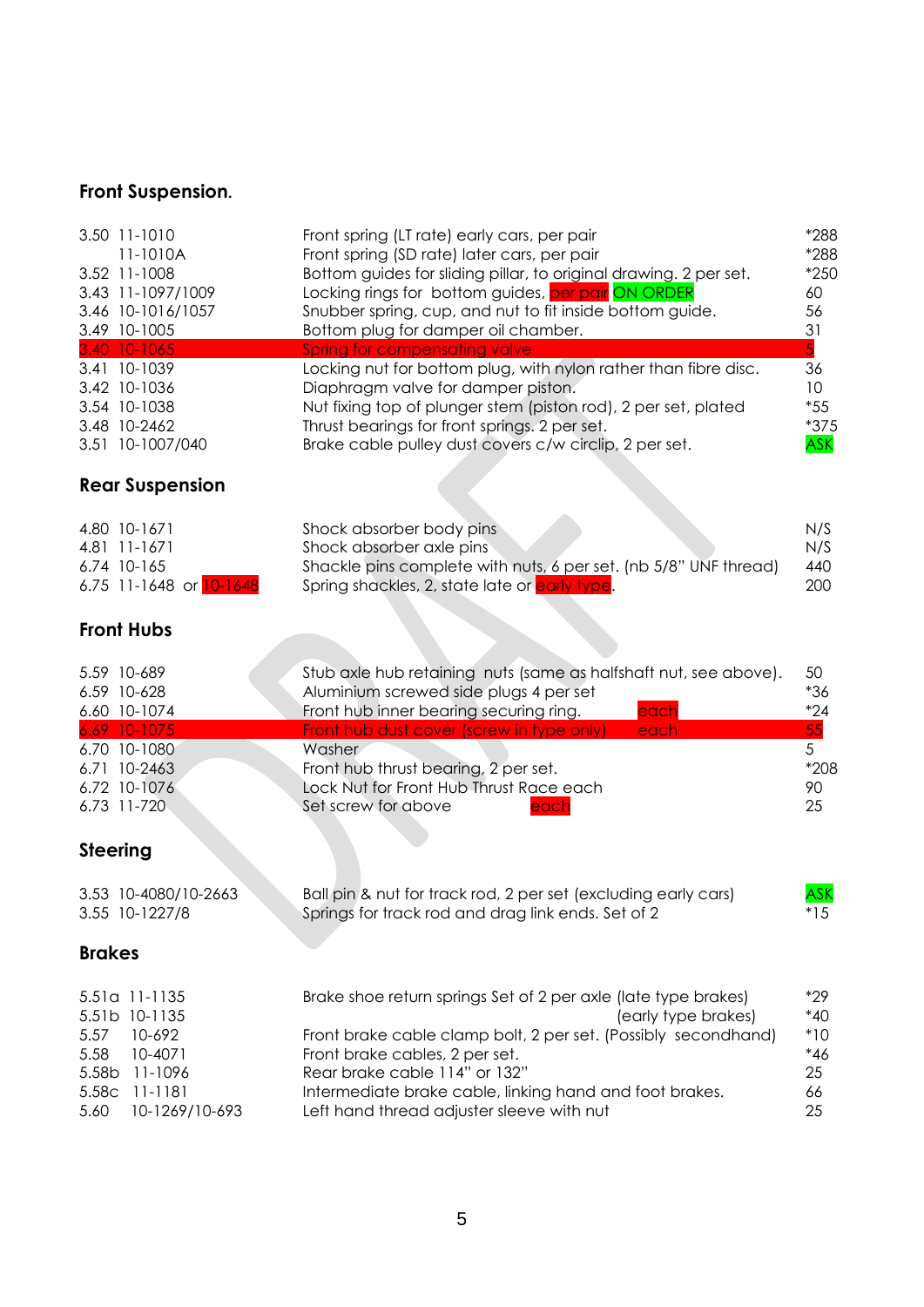### Radiator

| 4.47 | 10-1338      | Radiator badge.                                                    | 40         |
|------|--------------|--------------------------------------------------------------------|------------|
|      | 4.49 10-1305 | Radiator filler cap - early series (up to car 15988) Nickel plated | 170        |
|      | 4.50 10-1305 | Radiator filler cap - late series (from car 15989) Nickel plated   | 150        |
|      |              | <b>Ebonite top for filler cap available from stock</b>             | 75         |
|      | 4.85 10-1311 | Radiator 'armchair' supports, 2 per set (up to car 15988)          | *58        |
| 4.84 | 10-1314      | Crank handle guide ON ORDER                                        | <b>ASK</b> |

#### **Body**

| <b>Body</b> |                    |                                                                |            |
|-------------|--------------------|----------------------------------------------------------------|------------|
| 4.45        | $11 - 1522$        | Front number plate, fitted from car 15989 (Early type to come) | 160        |
| 4.46        | 10-1583/4          | Front number plate springs, 2 per set.                         | $*13$      |
| 4.48        | 11-3578            | Side curtain mounting tube and nut                             | 15         |
| 4.51        | 10-1506            | Petrol tank drain plug (excludes filter at present)            | <b>ASK</b> |
|             | 4.53 11-4105       | Petrol tank cap, unplated.                                     | 62         |
|             | 4.52 (see 10-1676) | Aluminium casting, fitted inside boot lid 10-1676, to carry    |            |
|             |                    | spare wheel mounting tube.                                     | 52         |
| 4.78        | 10-1887            | Driver's floor mat                                             | 35         |
| 4.79        | 11-1806            | Aluminium spacer for twin rear wheels (needs finish boring)    | 35         |
| 4.82        |                    | Rubbers for brake and clutch pedals (pair)                     | $*25$      |
| 4.87        | 16-3136            | Luggage rack brackets LH & RH (pair) N/S ON ORDER              | $*325$     |
|             | 4.83 24-1446       | Rubber packing for w/screen column (8th Series) per pair       | $*40$      |

## **Starter, Mag-dynamo.**

| 1.28 | 10-377         | Coupling for water pump spindle to magdyno drive                                                   | 75            |
|------|----------------|----------------------------------------------------------------------------------------------------|---------------|
| 8.24 |                | Bosch starter motor brush holder sets c/w brushes and springs.                                     |               |
|      |                | These are made in bronze to replace the original Mazak castings                                    |               |
|      |                | which are prone to disintegrate.                                                                   | 271           |
|      | 8.24a 10-1861  | Springs only for above, set of 4                                                                   | 6             |
|      | 8.24b 10-1854  | Brushes for above, set of 4                                                                        | 13.           |
| 8.61 | $11 - 1855$    | Starter pinion, 8 teeth for Bosch BJG and BJH motors.                                              | 149           |
|      | 8.62 11-1416/7 | Ratchet set for pinion 8.61 SEEKING SUPPLIER                                                       | <b>ASK</b>    |
| 8.89 |                | Centre carbon brush c/w spring for 8.99                                                            | 2             |
| 8.91 | 11-4119        | Fibre distributor disc                                                                             | 4             |
| 8.92 |                | Carbon brush with spring for 8.97                                                                  | 3             |
| 8.95 |                | Spring for pinion 8.61.                                                                            | 83            |
| 8.96 |                | Contact breaker spring for late (7 <sup>th</sup> /8 <sup>th</sup> ) magneto.                       | $\mathcal{P}$ |
| 8.97 | $11 - 4117$    | Bosch magneto distributor rotor.                                                                   | 126           |
| 8.98 | 11-4114/5      | Ferrules with screws to fix H.T. leads to distributor cap. (set of 5)                              | 45            |
| 8.99 | 11-4116        | Bosch distributor cap for late (7 <sup>th</sup> /8 <sup>th</sup> ) magnetos (SEEKING SUPPLIER) ASK |               |
| 8.93 | 10-1244        | Ignition advance/retard lever                                                                      | 33            |
|      | 8.94 10-536    | Spark plug connectors, reproduction, set of 4                                                      | 52            |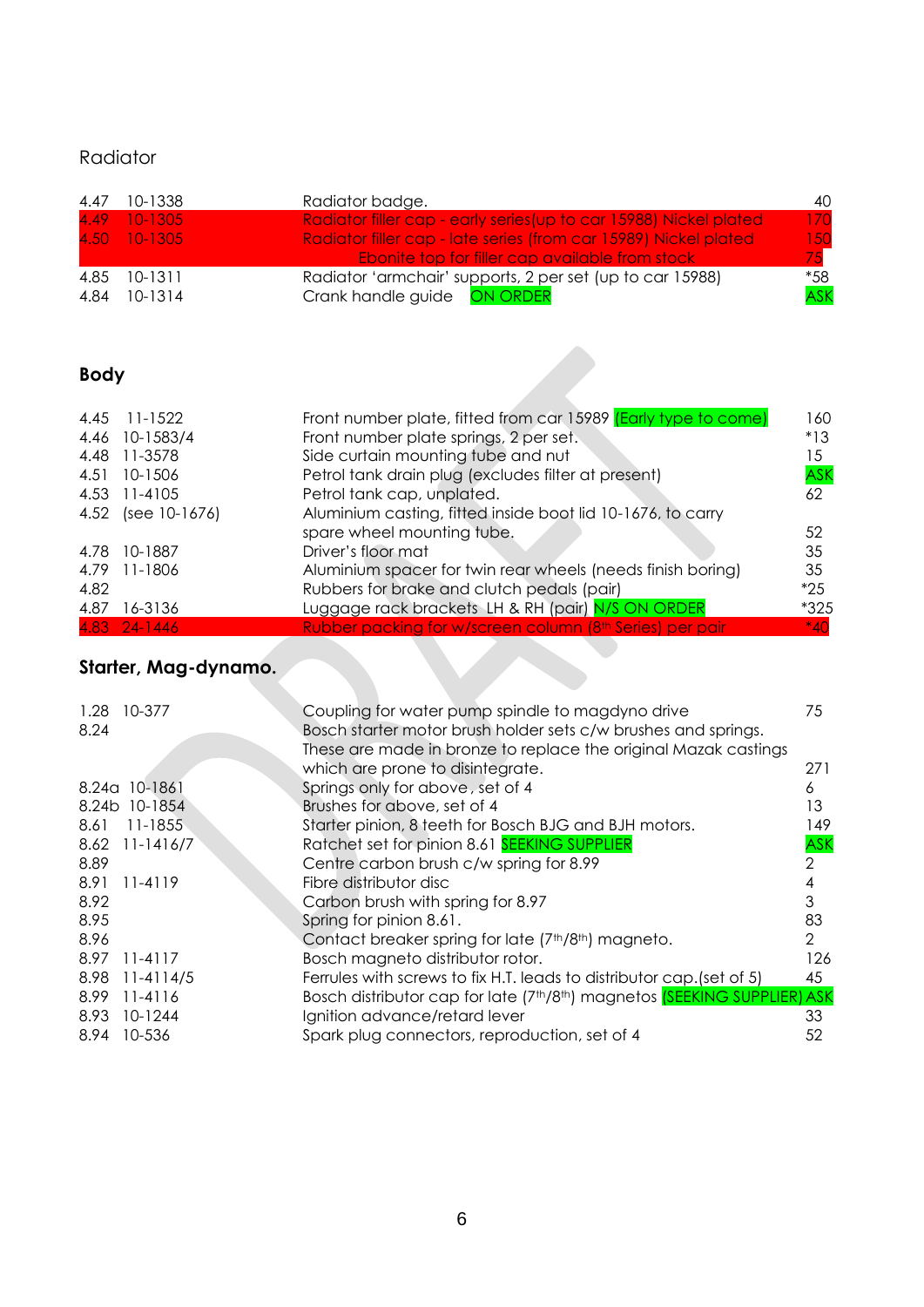#### **Sundries.**

|      | 7.71 11-2250a     | Bosch E200 Headlamp glasses (pair)                              | 110- |
|------|-------------------|-----------------------------------------------------------------|------|
|      | 6.58 11-1807      | Hub centres, 5 per set. Tooling being refurbished               | ASK  |
| 7.63 | 10-750            | Tecalemit grease/oil nipples.                                   |      |
|      | 7.65 10-1413      | Nivex pump cup leathers.                                        | 6    |
| 7.64 |                   | Nivex plunger dome                                              | 26   |
|      | 7.74 11-2335      | Bosch HSA ignition switch key.                                  | 20   |
| 7.73 |                   | Early Bosch ignition key (fits early oval switch box)           | 25   |
| 7.75 |                   | Adapter to allow standard bulbs to be substituted for original  |      |
|      |                   | Bosch auxiliary bulbs in headlamp and in the type HS switchbox. | 40   |
| 7.67 | 10-326            | Gland spring for water pump                                     | 6    |
|      | 7.76 (a) and (b)- | Small fat fuse (ignition switch) (a) 40 amp, (b) 25 amp         | ASK  |
| 7.72 | 10-2216           | Electric wire channel elbow for edge of bulkhead                | 75   |

#### **Tools**

|      | 3.44 11-2307 | Front spring compressor (state early [short] or late)       | 175        |
|------|--------------|-------------------------------------------------------------|------------|
|      | 10-2309      | Washer for above (included if you buy 3.44)                 | 22         |
|      | 3.45 10-2350 | Peg spanner for front suspension top gland nut              | 254        |
| 3,47 |              | Double ended front suspension spanner for 10-1041/1014      | <b>ASK</b> |
| 6.17 |              | Box spanner for F/S locking nut for 10-1039 bottom plug nut | 85         |
| 6.76 |              | Clutch spring compressor and peg spanner.                   | <b>ASK</b> |

| Literature | Professionally printed from enhanced original scans and bound into booket form  |     |
|------------|---------------------------------------------------------------------------------|-----|
|            |                                                                                 |     |
| 7.78       | <b>Early Series Handbook</b>                                                    | 30  |
| 7.79       | 7 <sup>th</sup> and 8 <sup>th</sup> Series Handbook                             | 35  |
| 7.86       | 1923-24 "Tariffa" Parts list                                                    | 60  |
| 7.80       | Parts Catalogue 2 <sup>nd</sup> -6 <sup>th</sup> Series March 1927              | 65  |
| 7.81       | Parts Catalogue 7th Series September 1927 with March 1928 8th Series supplement | 120 |
| 7.85       | Parts catalogue 9th Series March 1931                                           | 65  |
| 7.83       | The Triple Diffuser Zenith carburettor September 1927                           | 18  |
| 7.87       | Fitting & Adjusting the Triple Diffuser Zenith carburettor January 1928         | 15  |
| 7.84       | The Bosch Lighting & Starting set                                               | 23  |

Please note that if you buy 7.80 (the 2<sup>nd</sup> – 6<sup>th</sup> Series Parts List), there is every chance you will also need 7.86, the Tariffa list for the earliest cars. This is because 7.80 is primarily written to cover the changes made from the descriptions in the earlier book

# **SEE OVERLEAF FOR LAMBDA CONSORTIUM SWEATSHIRTS**